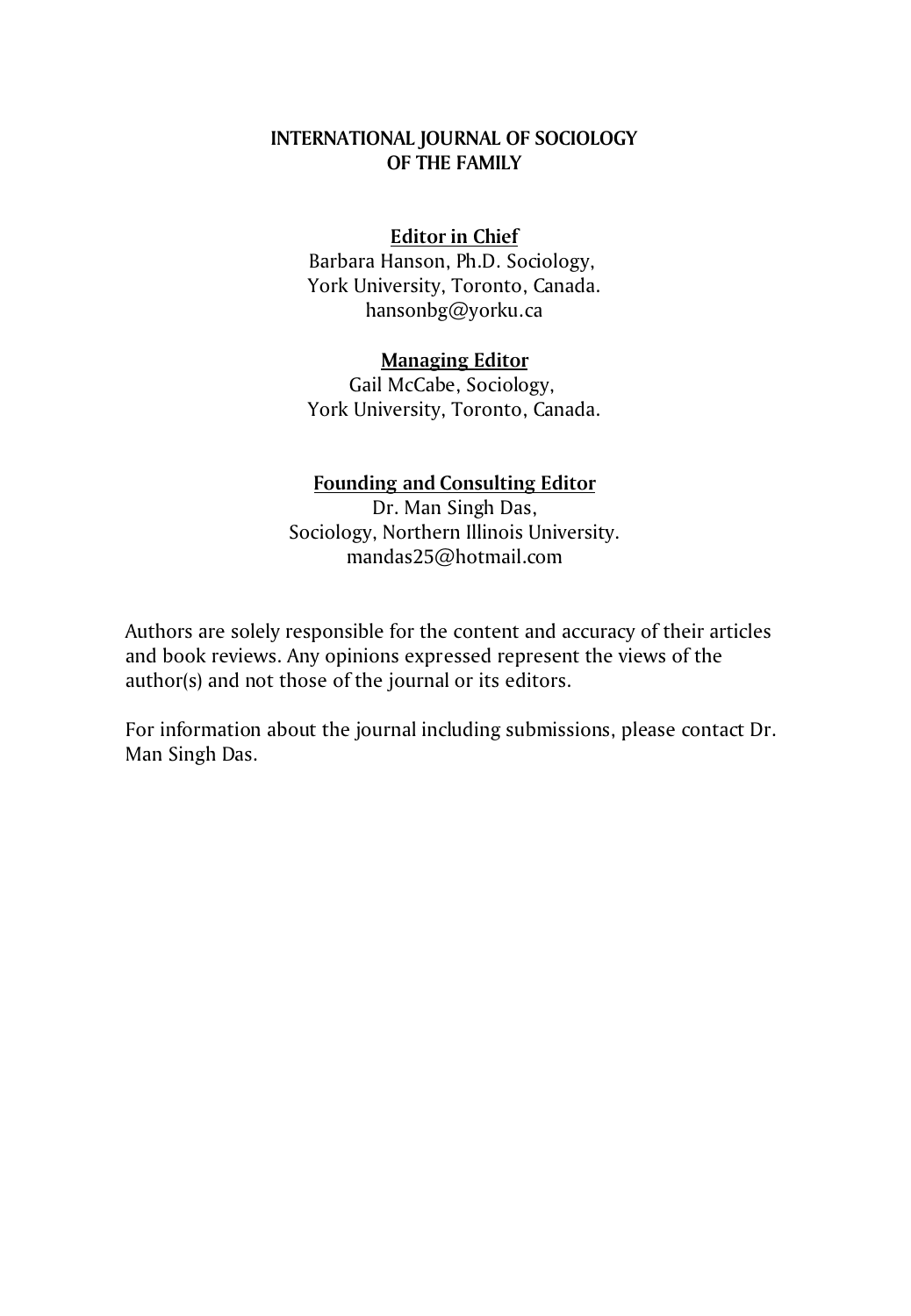### **INTERNATIONAL JOURNAL OF SOCIOLOGY OF THE FAMILY**

VOLUME 30-ISSUE 1 FALL 2002

| <b>ARTICLES</b>                                                                                                                                            |
|------------------------------------------------------------------------------------------------------------------------------------------------------------|
| Expectations of Family Life in a Multicultural Context: An Israeli Example                                                                                 |
|                                                                                                                                                            |
|                                                                                                                                                            |
| <b>Acculturation of Soviet Immigrant Parents in Israel and Greece</b><br>Shmuel Shamai, Zinaida Ilatov, Anastasia Psalti and Kiki Deliyanni  21            |
| Schooling and Attitudes on Reproductive-Related Behavior in Ghana<br>Laurie F. DeRose, F. Nii-Amoo Dodoo, and Vrushali Patil  50                           |
| An Analysis of Inmate Explanations for Lesbian Relationships in Prison<br>Craig J. Forsyth, Rhonda D. Evans, and D. Burk Foster  66                        |
| <b>BOOK REVIEWS</b><br><b>Our Children's Future</b><br>Edited by Gordon Cleveland and Michael Krashinsky (University of Toronto<br>Press, 2001, 416 pages) |
| <b>Studying Children and Schools: Qualitative Research Traditions</b><br>by David F. Lancy (Waveland Press, 2001, 202 pages)                               |
| <b>Abandoned Children</b><br>Edited by Catherine Panter-Brick and Malcolm T. Smith (Cambridge<br>University Press, 2000, 230 pages)                        |